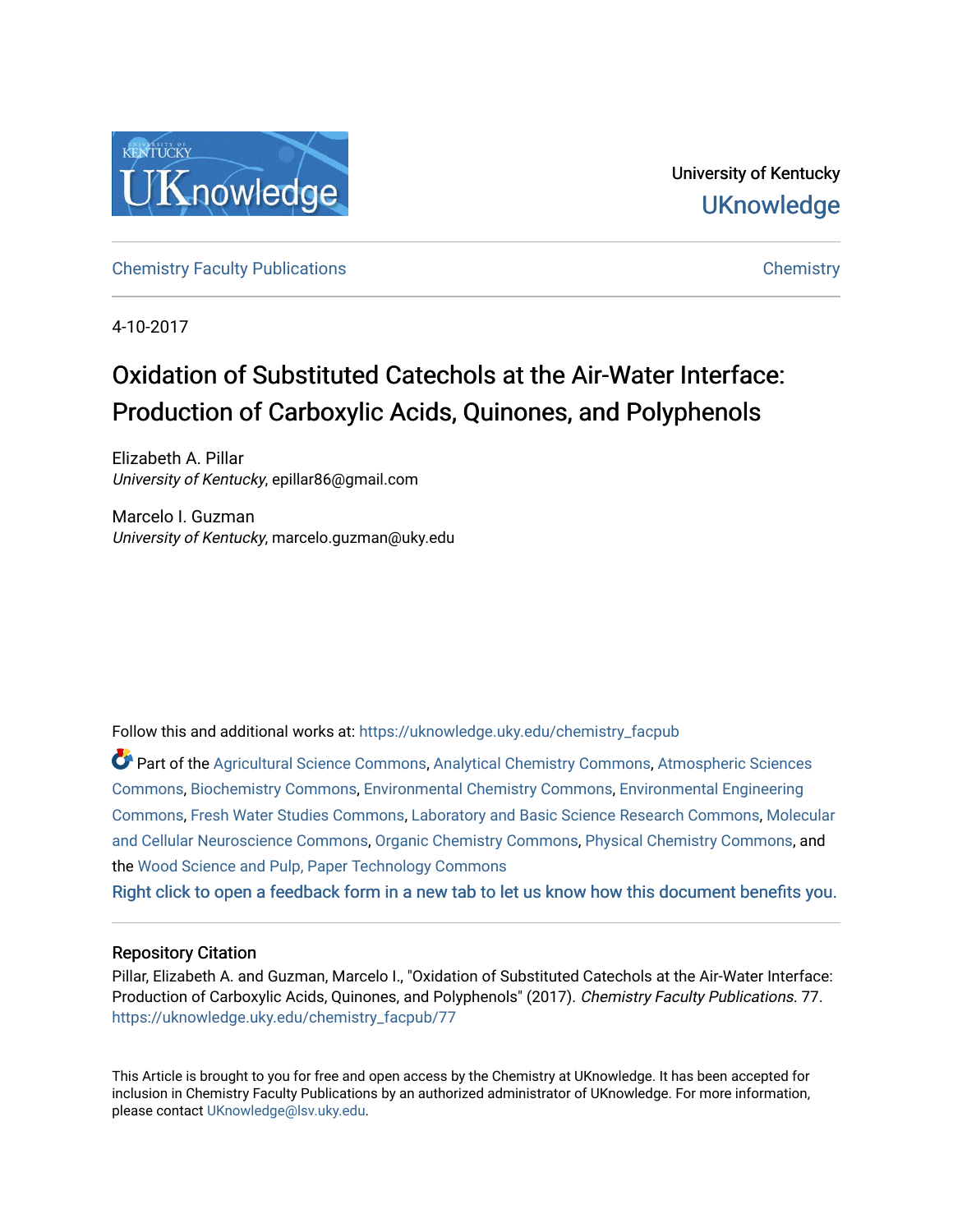# Oxidation of Substituted Catechols at the Air-Water Interface: Production of Carboxylic Acids, Quinones, and Polyphenols

Digital Object Identifier (DOI) https://doi.org/10.1021/acs.est.7b00232

## Notes/Citation Information

Published in Environmental Science & Technology, v. 51, no. 9, p. 4951-4959.

Copyright © 2017 American Chemical Society

ACS AuthorChoice - This is an open access article published under an ACS AuthorChoice [License](http://pubs.acs.org/page/policy/authorchoice_termsofuse.html), which permits copying and redistribution of the article or any adaptations for non-commercial purposes.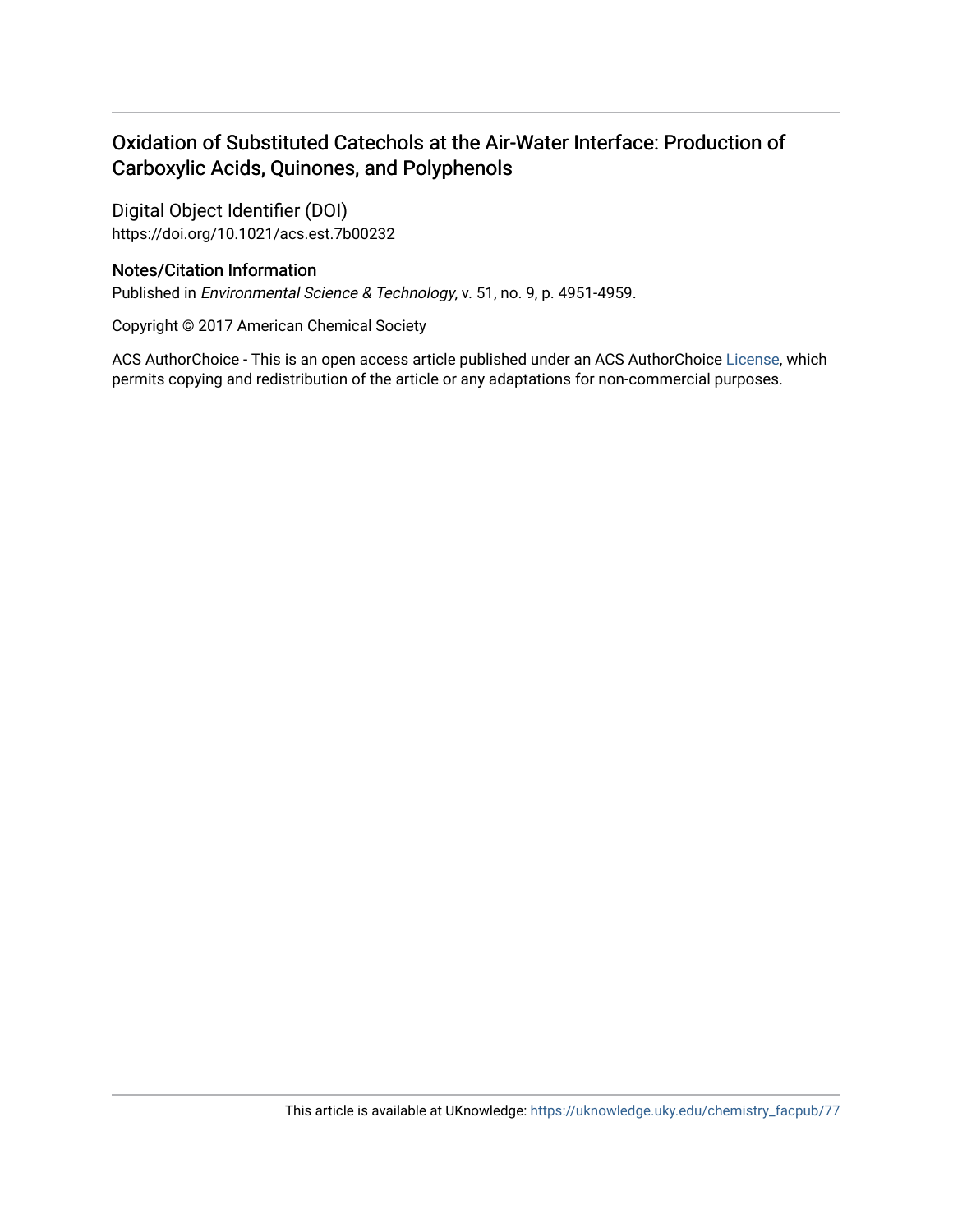# e & Iechnoi



# Oxidation of Substituted Catechols at the Air−Water Interface: Production of Carboxylic Acids, Quinones, and Polyphenols

Elizabeth A. Pillar and Marcelo I. Guzman[\\*](#page-9-0)

Department of Chemistry, University of Kentucky, Lexington, Kentucky 40506, United States

#### **S** [Supporting Information](#page-8-0)

ABSTRACT: Anthropogenic activities contribute benzene, toluene, and anisole to the environment, which in the atmosphere are converted into the respective phenols, cresols, and methoxyphenols by fast gas-phase reaction with hydroxyl radicals (HO<sup>•</sup>). Further processing of the latter species by HO<sup>•</sup> decreases their vapor pressure as a second hydroxyl group is incorporated to accelerate their oxidative aging at interfaces and in aqueous particles. This work shows how catechol, pyrogallol, 3-methylcatechol, 4-methylcatechol, and 3-methoxycatechol (all proxies for oxygenated aromatics derived from benzene, toluene, and anisole) react at the air−water interface with increasing  $O_3(g)$  during  $\tau_c \approx 1$   $\mu$ s contact time and contrasts their potential for electron transfer and in situ production of HO• using structure−activity relationships. A



unifying mechanism is provided to explain the oxidation of the five proxies, which includes the generation of semiquinone radicals. Functionalization in the presence of HO• results in the formation of polyphenols and hydroxylated quinones. Instead, fragmentation produces polyfunctional low molecular weight carboxylic acids after oxidative cleavage of the aromatic bond with two vicinal hydroxy groups to yield substituted cis,cis-muconic acids. The generation of maleinaldehydic, maleic, pyruvic, glyoxylic, and oxalic acids confirms the potential of oxy aromatics to produce light-absorbing aqueous secondary organic aerosols in the troposphere.

## ■ **INTRODUCTION**

Chemical and physical processes resulting in the generation of secondary organic aerosol (SOA) particles that scatter and absorb sunlight and serve as ice and cloud condensation nuclei play an important role in the earth's radiation fluxes.<sup>[1](#page-9-0)</sup> Aromatic species emitted to the atmosphere during fossil fuel combustion and biomass burning (e.g., wildfires) processes provide phenol precursors for SOA formation through competing fragmenta-tion and functionalization oxidation reactions.<sup>[2](#page-9-0),[3](#page-9-0)</sup> Previous work has explored the catalytic effect played by interfaces and the role of variable relative humidity (RH) during the atmospheric oxidation of phenols, e.g., by  $O_3(g)$  and hydroxyl radicals (HO• ).[2](#page-9-0)−[6](#page-9-0) A combination of analytical methods (infrared spectroscopy, mass spectrometry (MS), and chromatography) employed in our laboratory revealed the importance of competitive oxidation mechanisms.<sup>[2,3](#page-9-0)</sup> The production of several reactive oxygen species (ROS), including the formation of semiquinone radicals, has been demonstrated,  $2,3$  suggesting that aromatics provide a significant missing mechanism for the production of low-volatility species found in aerosols.<sup>[2](#page-9-0),[3](#page-9-0)</sup> Furthermore, the common products identified during offline analysis of reactions lasting a few hours and in situ studies under a few microseconds of contact time  $(\tau_c)$  validated a flowthrough ultrafast interfacial oxidation MS setup for inspecting reactions at the air−water interface.<sup>[2](#page-9-0),[3](#page-9-0)</sup>

Combustion and biomass burning emissions provide the two main aromatic species to the atmosphere, benzene and toluene, that total 5.6 and 6.9 Tg of C  $y^{-1}$ , respectively.<sup>[7](#page-9-0)</sup> We have previously explained that the oxidative processing of benzene by hydroxyl radicals (HO• ) consecutively yields phenol (reaction R1, [Scheme 1\)](#page-3-0) and dihydroxybenzenes such as catechol (reaction R2) with gas-phase rate constants  $k_{\text{R1,benzene+HO}}$  = 1.2 × 10<sup>-12</sup> cm<sup>3</sup> molecule<sup>-1</sup> s<sup>-1[8](#page-9-0)</sup> and  $k_{\text{R2,phenol+HO}}$  $k_{\text{R2,phenol+HO}}$  $k_{\text{R2,phenol+HO}}$ ° = 2.7 × 10<sup>-11</sup> cm<sup>3</sup> molecule<sup>-1</sup> s<sup>-1</sup>,<sup>[9](#page-9-0)</sup> respectively.<sup>2,[3](#page-9-0)</sup> , The aromatic structures and names, the ring functionalization reactions (e.g., numbered as reactions R1, R2, etc.), and the products formed and their  $m/z$  values are introduced in [Scheme 1](#page-3-0) and Tables S1 and S2 [\(Supporting Information\)](http://pubs.acs.org/doi/suppl/10.1021/acs.est.7b00232/suppl_file/es7b00232_si_001.pdf). By analogy to the reactivity observed for benzene, reactions R1 and R2 also show that toluene ( $k_{\text{R1;toluene+HO}}$ • = 5.6 × 10<sup>-12</sup> cm<sup>3</sup> molecule<sup>-1</sup> s<sup>-1</sup>)<sup>[8](#page-9-0)</sup> can generate methylphenols (p-, m-, and ocresols) and dihydroxytoluenes (e.g.,  $k_{\text{R2,2-methylphenol+HO}}$  = 4.3  $\times$  $10^{-11}$  $10^{-11}$  cm<sup>3</sup> molecule<sup>-1</sup> s<sup>-1</sup>)<sup>10</sup> such as 3- or 4-methylcatechol, respectively. In addition, by consecutive hydrogen abstractions from the −CH3 group of toluene, reactions R3a and R3b show

Received: January 12, 2017 Revised: March 26, 2017 Accepted: April 10, 2017 Published: April 10, 2017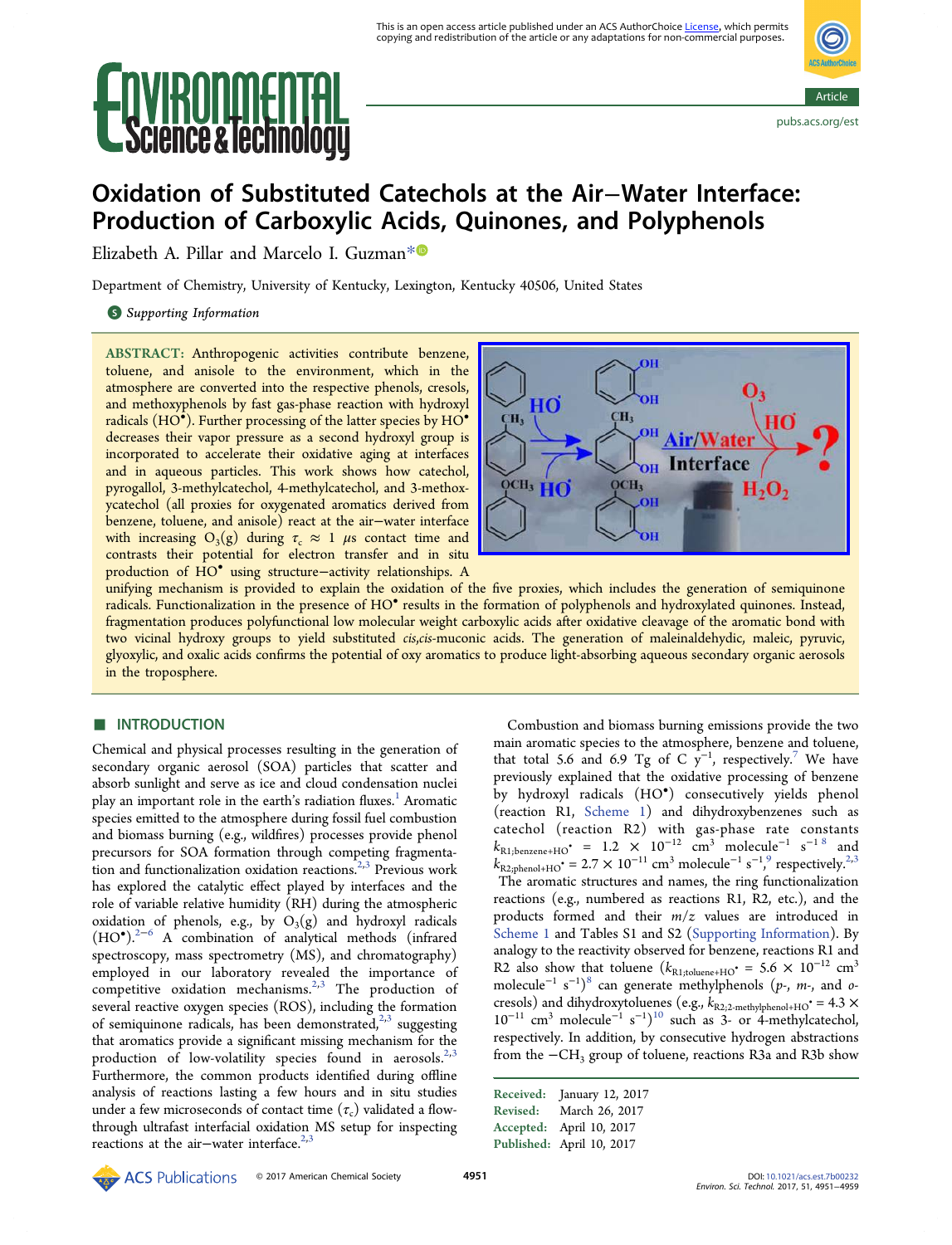<span id="page-3-0"></span>Scheme 1. Proposed Sequential Oxidation Mechanisms of (Black Bold Font) Benzene, (Blue Bold Font) Toluene, and (Red Bold Font) Anisole in the (Purple Font and Reactions) Gas Phase by Hydroxyl Radicals, Which Continue at the (Green Font and Reactions) Air–Water Interface and in Aqueous Particles after Partitioning of the Corresponding Substituted Catechols<sup>a</sup>



a<br>The names of the products are color coded to the corresponding precursors. Complete lists of the produced polyphenols and their corresponding quinone redox pairs are available in Tables S1 and S2 ([Supporting Information](http://pubs.acs.org/doi/suppl/10.1021/acs.est.7b00232/suppl_file/es7b00232_si_001.pdf)) with the observed  $m/z$  values.

that benzaldehyde and benzoic acid can be produced. In general, phenols and dihydroxybenzenes $11$  with methoxy  $(-OCH_3)$ , methyl  $(-CH_3)$ , carbonyl  $(C=O)$ , and carboxylic acid (−COOH) substituent groups (−R) are ubiquitous aromatic species in the atmosphere, as proved from the analysis of cloudwater that has scavenged combustion and biomass burning emissions.<sup>[12](#page-9-0)</sup> The surfactant properties<sup>[13](#page-9-0),[14](#page-9-0)</sup> of these polyfunctional phenols make them especially susceptible to undergo oxidations as they accumulate at the air−water interface or partition into aqueous particles (reaction R4).<sup>[2](#page-9-0),[3](#page-9-0)</sup>

In this work, the interfacial oxidations of a series of substituted catechols found in the environment are contrasted to understand their reactivity and potential for electron transfer during ultrafast contact ( $\tau_c \approx 1 \,\mu s$ ) and detection ( $\tau_d \approx 1 \,\text{ms}$ ) times.<sup>[2](#page-9-0),[15](#page-9-0),[16](#page-9-0)</sup> Electron-density-donating substituents of the

aromatic ring alter the reactivity of each molecule relative to catechol. Mass spectral data confirm the interfacial production of short-lived species can proceed through two pathways: (1) functionalization of the aromatic ring by hydroxylation and (2) fragmentation of the aromatic ring and intermediates by ozone  $(O_3(g))$  $(O_3(g))$  $(O_3(g))$ -driven oxidative cleavage.<sup>[2](#page-9-0),3</sup> The first pathway implies that semiquinone radicals are formed en route to more hydroxylated aromatic and quinone products. In the alternate pathway, the fragmentation of unsaturated  $C=C$  bonds provides polyfunctional low molecular weight carboxylic acids<sup> $2,3$ </sup> widely found in tropospheric aerosols.

#### **EXPERIMENTAL SECTION**

Sample Preparation. Solutions of catechol (Sigma-Aldrich, 99.9%), pyrogallol (Acros, 99.7%), 3-methylcatechol (TCI,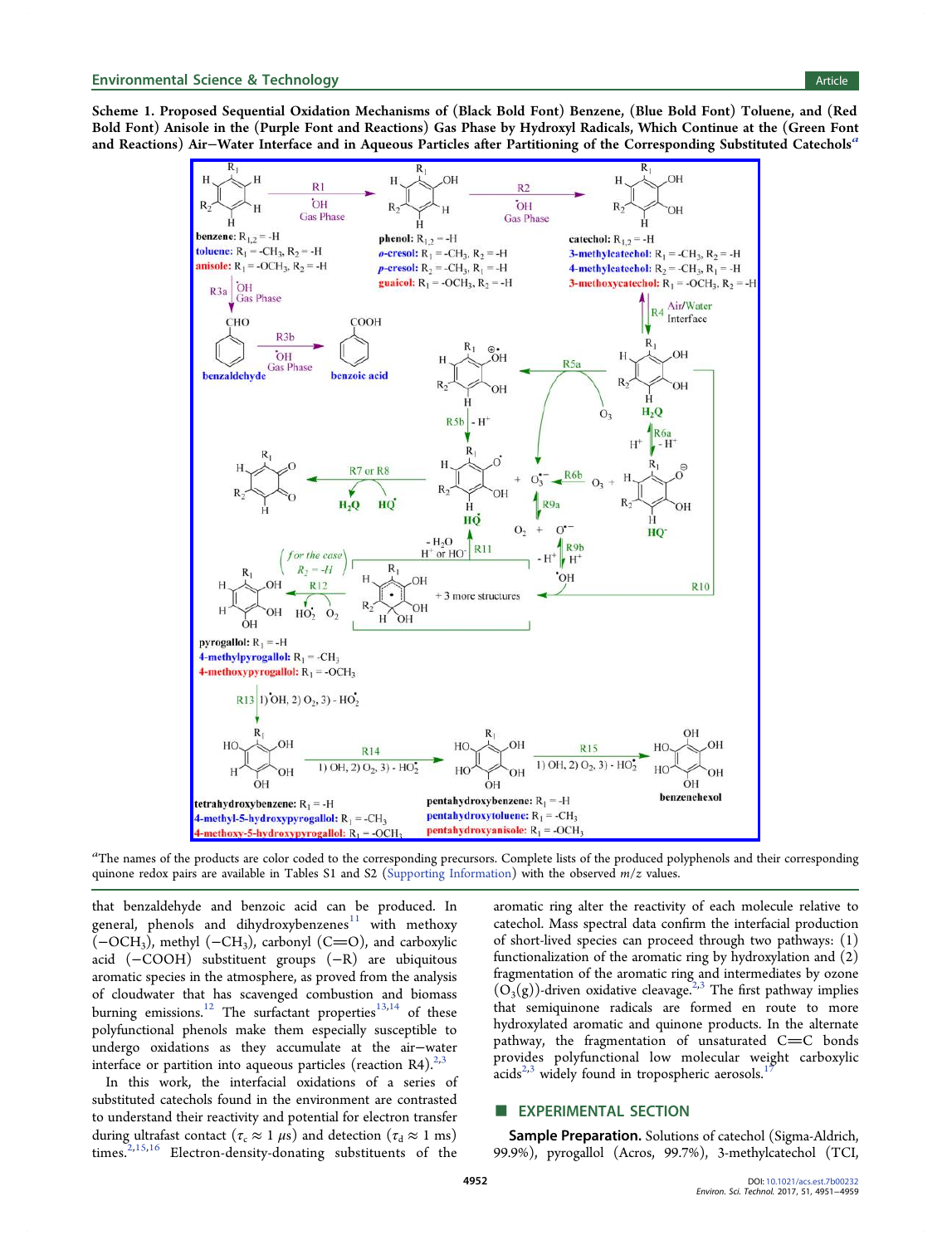#### <span id="page-4-0"></span>**Environmental Science & Technology Article** Article 30 and 30 and 30 and 30 and 30 and 30 and 30 and 30 and 30 and 30 and 30 and 30 and 30 and 30 and 30 and 30 and 30 and 30 and 30 and 30 and 30 and 30 and 30 and 30 and 3

99.8%), 3-methoxycatechol (Aldrich, 99.7%), and 4-methylcatechol (Acros, 97.6%) were freshly prepared in degassed ultrapure water (18.2 M $\Omega$  cm, Elga Purelab flex, Veolia) and infused into a calibrated ESI-MS instrument (Thermo Scientific, MSQ Plus) operating in the negative ionization mode. Stock solutions of ca. 5.00 mM were diluted to 100.0  $\mu$ M final concentration after adjustment of the pH with 0.01 M NaOH (Fisher, 99.3%) as measured with a calibrated pH meter (Mettler Toledo). The figures report the percent normalized anion count  $(I_{m/z})$  at specific mass-to-charge  $(m/z)$  ratios for experiments at pH 7.80. While the oxidations were explored in the atmospheric relevant pH range 5−10, reporting the results at pH 7.8 provides an example case that demonstrates the complexity of all the chemistry observed. Anthropogenic biomass burning emissions from agricultural practices often coincide with increased ammonia  $(NH<sub>3</sub>)$  emissions from livestock and fertilizers,  $18,19$  $18,19$  $18,19$  which explains why fine particulate matter around agricultural regions can be predominately alkaline.[20](#page-9-0)−[23](#page-9-0) For example, in most of the Midwest Region and the Pacific Coast of the United States, where agriculture is a primary economic activity,  $NH<sub>3</sub>$  emissions are estimated to be sufficient to neutralize all acidic components.<sup>[21](#page-9-0)</sup> Thus, even fine aerosols can be neutral or slightly basic, which indicates the experiments reported are of atmospheric relevance. All experiments are performed in duplicate.

Oxidation of Substituted Catechols. The ESI-MS flowthrough reactor to investigate ultrafast oxidations at the air− water interface has been described in depth.<sup>[15](#page-9-0),[16](#page-9-0)</sup> The 100  $\mu$ M aqueous solution of the selected substituted catechol undergoes pneumatically assisted aerosolization to form a fine mist of micrometer size droplets at ambient pressure. A spark discharge generator (Ozone Solutions) acting over a 0.5 L min<sup>-1</sup> flow of  $O_2(g)$  (Scott-Gross, UHP) produces  $O_3(g)$ , which is quantified in a 10 cm path length cuvette (Starna cell) by UV absorption spectrophotometry (Evolution Array UV−visible spectrophotometer, Thermo Scientific) after dilution with 0.0−5.0 L min<sup>−</sup><sup>1</sup> of  $N_2(g)$  (Scott Gross, UHP) in a flow-through borosilicate chamber (3.785 L capacity).<sup>[24](#page-9-0)</sup> In the final stage,  $O_3(g)$  is diluted 61-fold with the  $N_2(g)$  nebulizing gas (12.0 L min<sup>-1</sup>). The interface of the microdroplets containing substituted catechols encounters a 0.2 L min<sup>-1</sup> flow of 0 ppbv  $\leq$  [O<sub>3</sub>(g)]  $\leq$ 3 ppmv during a few microseconds.<sup>[15,16](#page-9-0)</sup> If oxidized species are produced, they are observed as anions by the mass spectrometer at specific  $m/z$  values (reported in the text, figures, and schemes) in less than 1 ms after their formation.[15,16](#page-9-0) The experimental conditions employed were the same used during the previous study with catechol and trihydroxybenzenes:<sup>[2](#page-9-0)</sup> nebulizer pressure, 70 psi; nebulizer voltage, −1.9 kV; cone voltage, −50 V; drying gas temperature, 250 °C. Reported  $I_{m/z}$  values correspond to solvent background subtracted raw data acquired at fixed time intervals (e.g., time  $\geq$ 30 s).

The conversion of terephthalic acid (Acros, 99.0%) to 2 hydroxyterephthalic acid (TCI, 98.3%) with a rate constant  $k_{\text{terephthalic acid+HO}}$  = 4 × 10<sup>9</sup> M<sup>-1</sup> s<sup>-1</sup> was used for in situ quantification of HO<sup>•</sup> at the air−water interface.<sup>[25](#page-9-0)</sup> The reaction of 100  $\mu$ M (1) pyrogallol, (2) 4-methylcatechol, (3) 3methylcatechol, and (4) 3-methoxycatechol with 2.7 ppmv  $O_3(g)$  was studied at pH 7.8 in the presence of 5  $\mu$ M terephthalic acid. The characteristic product peak at  $m/z$  181 for 2-hydroxyterephthalic acid was used to quantify the production of HO• by standard addition after subtraction of

the background produced during the controls under 1 atm of  $N_2(g)$ .

#### ■ RESULTS AND DISCUSSION

Reactions of Substituted Catechols at the Air−Water Interface. The interfacial oxidation of 100  $\mu$ M substituted catechols was examined in the absence of  $O_3(g)$  or in its presence for mixing ratios of 0.223, 0.989, 1.760, and 2.420 ppm. For example, Figure 1 shows ESI mass spectra of



Figure 1. ESI-MS spectra of 100  $\mu$ M solutions of (top) pyrogallol and (bottom) 3-methoxycatechol at pH 7.8 exposed to a 0.200 L min<sup>−</sup><sup>1</sup> flow of (purple trace) 1 atm of  $N_2(g)$ , (blue trace) 223 ppb  $O_3(g)$ , and (yellow trace) 2.42 ppm  $O_3(g)$ . Ion count values are normalized percentages relative to the most intense peak in each mass spectrum,  $I_{125}$  for pyrogallol and  $I_{139}$  for 3-methoxycatechol.

aerosolized aqueous solutions of (top) pyrogallol and (bottom) 3-methoxycatechol at pH 7.8 impinged by a flow of 0.2 L min<sup>−</sup><sup>1</sup> of 0 ppb, 223 ppb, and 2.42 ppm  $O_3(g)$ . Both traces in the absence of  $O_3(g)$  display the anions of pyrogallol  $(m/z 125)$ and methoxycatechol ( $m/z$  139). For comparison, experiments with catechol  $(m/z 109)$  have been studied in detail.<sup>[2](#page-9-0)</sup> The direct oxidation of catechol by  $O_3(g)$  has been shown to produce glyoxylic acid  $(m/z \ 73)$ , oxalic acid  $(m/z \ 89)$ , maleinaldehydic acid  $(m/z 99)$ , 5-oxo-3-pentenoic acid  $(m/z)$ 113), maleic acid  $(m/z$  115), 3-hydroxy-o-quinone or 4hydroxy-o-quinone  $(m/z 123)$ , 1,2,3- and 1,2,4-tryhydroxybenzenes  $(m/z 125)$ , glutaconic acid  $(m/z 129)$ , 3,4-dihydroxy-oquinone or 3,6-dihydroxy-o-quinone  $(m/z 139)$ , cis, cis-muconic acid, 1,2,3,4- and 1,2,4,5-tetrahydroxybenzenes  $(m/z 141)$ ,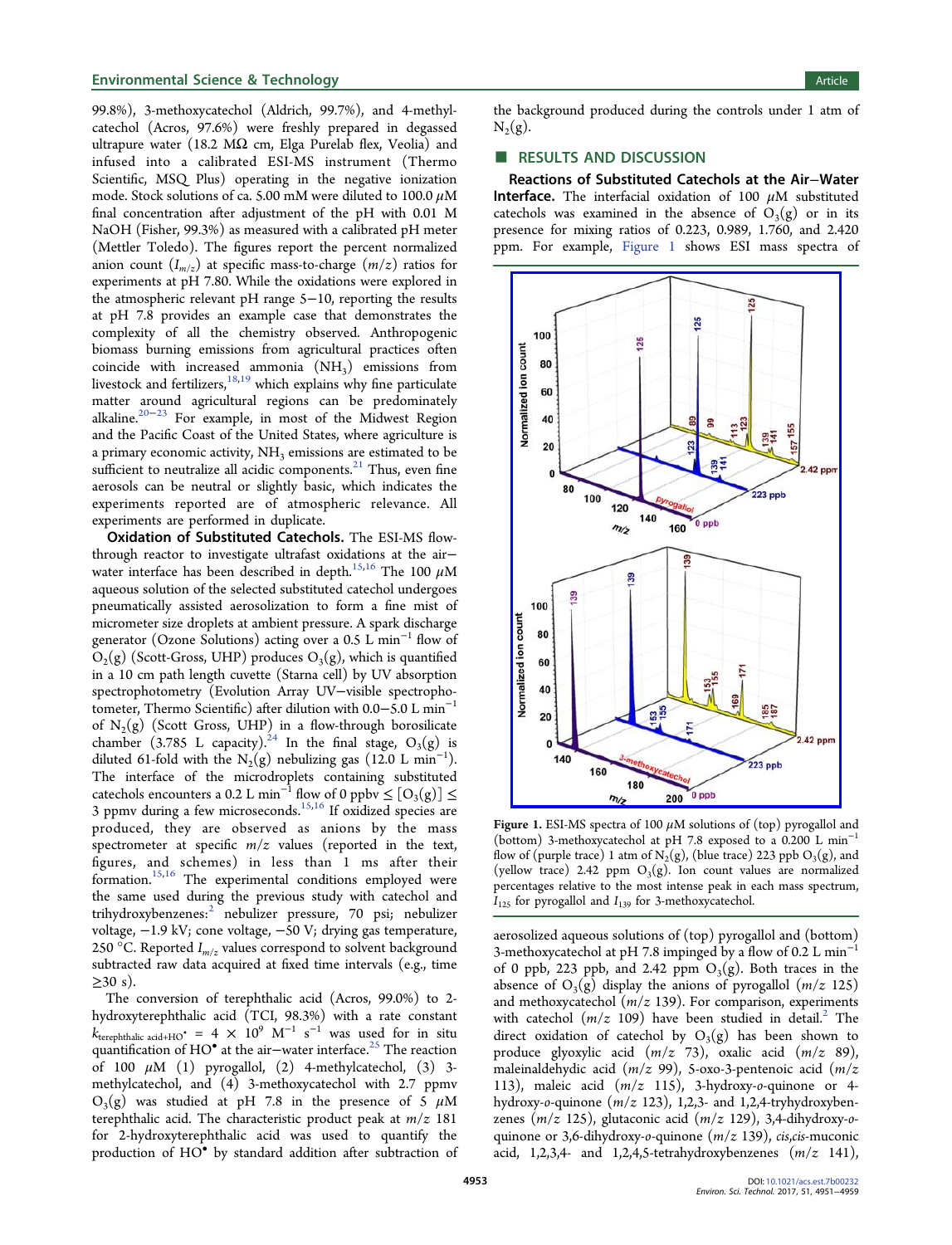#### <span id="page-5-0"></span>**Environmental Science & Technology Article** Article 30 and 30 and 30 and 30 and 30 and 30 and 30 and 30 and 30 and 30 and 30 and 30 and 30 and 30 and 30 and 30 and 30 and 30 and 30 and 30 and 30 and 30 and 30 and 30 and 3

3,4,5-tridihydroxy-o-quinone and 3,4,6-tridihydroxy-o-quinone  $(m/z 155)$ , pentahydroxybenzene  $(m/z 157)$ , and benzenehexol  $(m/z 173)^2$  $(m/z 173)^2$ 

Following the oxidation channels exhibited by catechol, it is possible to assign the products for pyrogallol in [Figure 1](#page-4-0) to also be oxalic acid  $(m/z 89)$ , maleinaldehydic acid  $(m/z 99)$ , 5-oxo-3-pentenoic acid  $(m/z 113)$ , 3- and 4-hydroxy-*o*-quinones  $(m/z)$ 123), 3,4-dihydroxy-o-quinone (m/z 139), 1,2,3,4-tryhydroxybenzene and 2-hydroxy-cis, cis-muconic acid (both  $m/z$  141), 3,4,5-tridihydroxy-*o*-quinone  $(m/z 155)$ , and pentahydroxybenzene  $(m/z \ 157)$ . Similarly, [Figure 1](#page-4-0) shows that 3methoxycatechol  $(m/z 139)$  is oxidized to give the hydroxylated products 4-methoxypyrogallol or 3-methoxy-4-hydroxycatechol  $(m/z 155)$  and their corresponding quinone pairs, e.g., 3-methoxy-6-hydroxy-o-quinone and 3-methoxy-4-hydroxy-o-quinone (m/z 153), 4-methoxy-5-hydroxypyrogallol or 3-methoxy-4,5-dihydroxycatechol  $(m/z \ 171)$  and their corresponding quinones pairs, e.g., 3-methoxy-4,6-dihydroxy*o*-quinone and 3-methoxy-4,5-dihydroxy-*o*-quinone  $(m/z 169)$ , and 4-methoxy-5,6-dihydroxy-pyrogallol  $(m/z \ 187)$  and its corresponding 3-methoxy-4,5,6-trihydroxy-o-quinone  $(m/z)$ 185). When comparing the pairs at  $m/z$  155 and 153,  $m/z$ 171 and 169, and m/z 187 and 185, for oxidized 3 methoxycatechol ([Figure 1](#page-4-0)), it is obvious that the peak for the dihydroxylated product of 3-methoxycatechol at  $m/z$  171 largely exceeds the expected value from correlation to the peak at  $m/z$  169. For these quinone/hydroquinone pairs (signals separated by 2 amu), it is obvious that the peak at  $m/z$  171 displays a large contribution of another species, which is 2 methoxymuconic acid, the major product from aromatic ring cleavage.

Figure 2 displays the ESI mass spectra for aerosolized solutions of (top) 3-methylcatechol and (bottom) 4-methylcatechol under the same conditions listed for [Figure 1](#page-4-0). Both traces in the absence of  $O_3(g)$  display the anion for methylcatechol  $(m/z 123)$  and a small peak for its dihydrate  $(m/z 159)$ , a feature also exhibited by catechol. Some of the products observed during the oxidation of both methylcatechols are oxalic acid  $(m/z 89)$ , maleinaldehydic acid  $(m/z 99)$ , 4-methyl-*o*-quinone  $(m/z \ 121)$  (no 3-methyl-*o*-quinone is registered probably due to steric impediments), 3-methyl-4 hydroxy-, 3-hydroxy-4-methyl-, and 4-methyl-5-hydroxy-oquinones  $(m/z \ 137)$ , 3-methyl-4-hydroxycatechol, 4-methylpyrogallol, and 4-methyl-5-hydroxycatechol  $(m/z \ 139)$ , 3methyl-4,5-dihydroxy- and 3,5-dihydroxy-4-methyl-o-quinones  $(m/z 153)$ , 2-methyl-cis,cis-muconic acid  $(m/z 155)$ , 3-methyl-4,5-dihydroxy- and 3,5-dihydroxy-4-methyl-catechols  $(m/z)$ 155), 4-methyl-3,5,6-trihydroxy-*o*-quinone  $(m/z 171)$ , and 3methyl-4,5,6-trihydroxy- and 3,5,6-trihydroxy-4-methyl-catechols  $(m/z 173)$ .

[Figure 3](#page-6-0) gathers information from experiments with increasing  $[O_3(g)]$  displaying the exponential drop of  $I_{m/z}$  for pyrogallol, 3-methylcatechol, 4-methylcatechol, and 3-methoxycatechol. In agreement with our previous work with catechol, $\lambda$ the information in [Figure 3](#page-6-0) suggests the first-order reaction on  $[O_3]$  for all the substituted catechols studied takes place within  $\tau_c \approx 1 \mu$ s. Indeed, the reaction with  $O_3(g)$  molecules occurs at the outermost layers of the interface of a few nanometers thickness without diffusion limitations while replenishment of the organic molecule from the core is facilitated. $2,16$  $2,16$  $2,16$ 

Electron and Proton Transfers. The speciation of the substituted catechols in [Figures 1](#page-4-0) and 2 can be calculated using



Figure 2. ESI-MS spectra of 100  $\mu$ M solutions of (top) 3methylcatechol and (bottom) 4-methylcatechol at pH 7.8 exposed to a 0.200 L min<sup>-1</sup> flow of (purple trace) 1 atm of  $N_2(g)$ , (blue trace) 223 ppb  $O_3(g)$ , and (yellow trace) 2.42 ppm  $O_3(g)$ . Ion count values are normalized percentages relative to  $I_{123}$ , the most intense peak in each mass spectrum.

both  $pK_{a1}$  and  $pK_{a2}$  for these weak diprotic species (H<sub>2</sub>Q) and their intermediate form (HQ<sup>−</sup>):

$$
H_2Q \rightleftarrows HQ^- + H^+ \qquad pK_{a1} \tag{1}
$$

$$
HQ^- \rightleftarrows HQ^{2-} + H^+ \qquad pK_{a2} \tag{2}
$$

While this information is available for catechol and pyrogallol, $^{22}$  $^{22}$  $^{22}$ the instability of this class of compounds precludes access to experimental values of the other acid dissociation constants. However, theoretical methods capable of accurately predicting pK<sub>a1</sub> and pK<sub>a2</sub> values have been developed.<sup>[26](#page-9-0)−[28](#page-9-0)</sup> Thus, [Table 1](#page-6-0) combines the experimental and theoretical values for  $pK_{a1}$  and  $pK_{a2}$ , which can be used to solve the speciation of the H<sub>2</sub>Q species vs pH. For example, at working pH 7.8, the fractions of fully associated catechols,  $\alpha_{\text{H}_2\text{Q}} \geq 0.95$ , and their intermediate monoprotic acid,  $\alpha_{\rm HQ}^- \leq$  0.05, are reported in [Table 1.](#page-6-0) Clearly, the diprotic catechols are the dominant species available for the oxidations displayed in [Figures 1](#page-4-0) and 2.

Under the oxidizing experimental conditions, the substituted catechols and/or their products can act as two-electron reductants, getting converted into the corresponding quinones by two coexisting pathways. The first pathway proceeds through initial electron transfer from the more abundant undissociated catechols to  $O_3$  (reaction R5a). This electron transfer pathway is supported by the dominant fractions in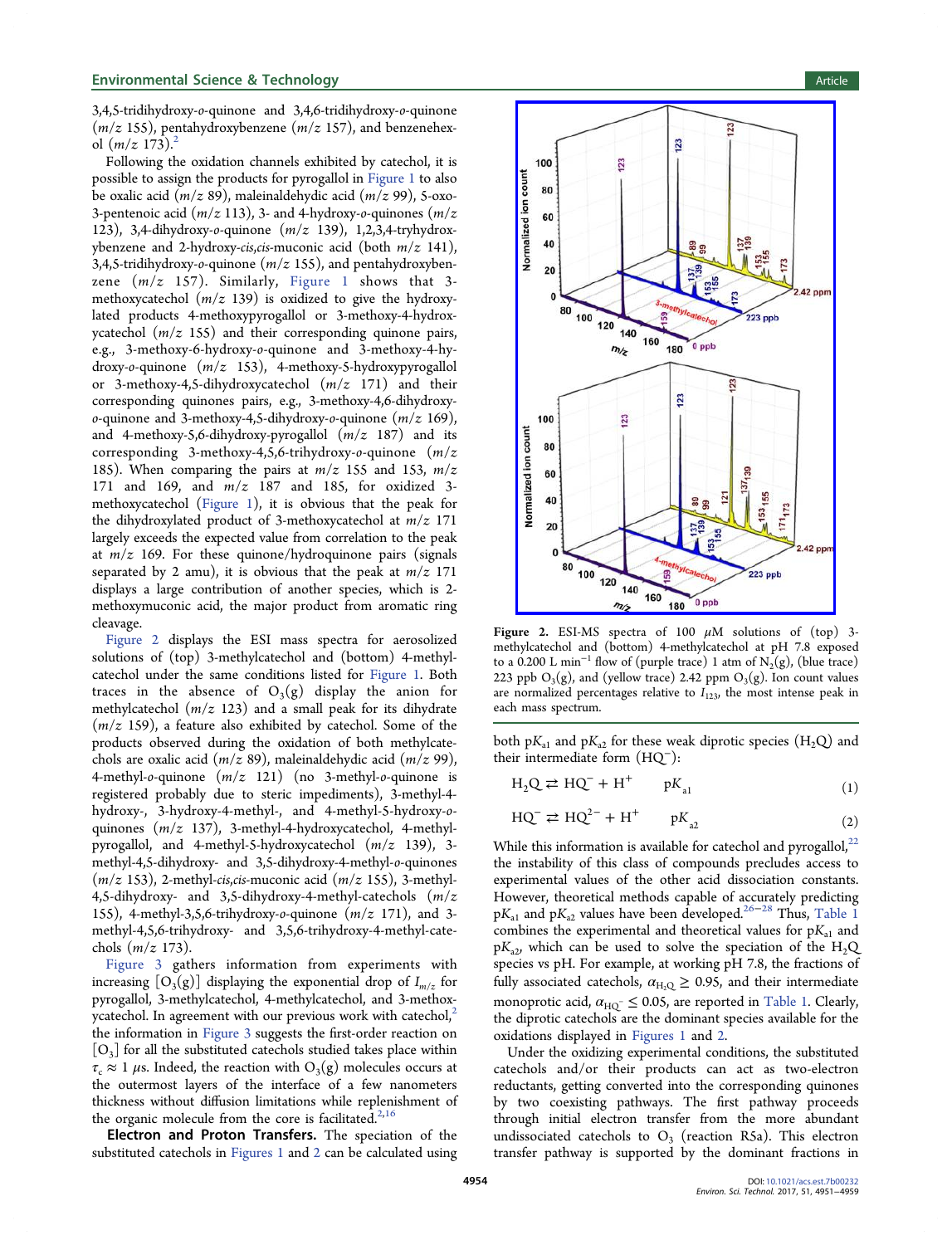<span id="page-6-0"></span>

Figure 3. Ion count,  $I_{m/z}$ , of pyrogallol ( $m/z$  125), 3-methylcatechol  $(m/z$  123), 4-methylcatechol  $(m/z$  123), 3-methoxycatechol  $(m/z)$ 139), and the respective oxidation products from exposing aerosolized solutions of each compound to increasing mixing ratios of  $O_3(g)$ .

equilibrium at pH 7.8,  $\alpha_{\text{H},\text{Q}} \geq 0.95$  (Table 1), which continues by a fast proton transfer (reaction R5b). Reactions R5a and R5b are equivalent to the net loss of a hydrogen atom. However, direct hydrogen atom transfer should be unfavorable in these molecular ensembles as exemplified by the ∼10-fold larger hydrogen bond dissociation energies, calculated from data in dimethyl sulfoxide, $29$  than the thermal energy available for the system. The second mechanism involves initial dissociation of the diprotic catechols followed by electron transfer (reactions R6a and R6b), which is less likely to be the dominant process given  $\alpha_{HQ^-} \leq 0.05$  (Table 1). The equilibrium constant for reaction R6a corresponds to the first acid dissociation constant,  $K_{a1}$ . The self-reaction of two semiquinone radicals (HQ<sup>®</sup>) via reaction R7 finally produces a quinone (Q) while regenerating a substituted catechol: 2HQ•

Table 1

 $\rightarrow$  Q + H<sub>2</sub>Q. Analogously, the cross-reaction between two different semiquinone radicals also generates a quinone:  $HQ_i^* +$  $HQ_i^{\bullet} \rightarrow Q_i + H_2Q_i$  (reaction R8).

The electron-donating capacity of the substituents and their position relative to the − OH groups should be considered together with molecular specific properties (e.g., redox potentials and first and second proton dissociation constants) to understand why reactions R5 and R5b are favored herein. Table 1 also lists the one-electron redox potentials of the semiquione radical cation (HQ<sup>\*+</sup>) and undissociated substituted catechol pairs,  $E_{\rm HQ}^{\bullet +}{}_{/ {\rm H}_2 \rm Q\!\nu}$  which except for catechol reported at pH 7[30](#page-9-0) are predicted using structure−activity relationships derived from computational methods.<sup>[29](#page-9-0)</sup> The linear dependence of the redox potentials vs the normal hydrogen electrode (NHE) on the sum of the Hammett substituent parameters  $(\sigma)$  available in the literature is given by the following equation:<sup>2</sup>

$$
E_{\text{HQ}^{+}/\text{H}_2\text{Q}} = 1.85 \sum_{i} \sigma_i + 0.46 \tag{3}
$$

Table 1 reports the positive  $\Delta E = E_{\text{O}_3/\text{O}_3} - E_{\text{H}_2\text{Q}} + H_2\text{Q}$  for electron transfer (reaction R5a) between the substituted catechols and dissolved O<sub>3</sub> ( $E_{\text{O}_3/\text{O}_3}$  – = 1.01 V). The  $\Delta E$  values correspond to thermodynamically favorable processes as indicated in Table 1 by the calculated  $\Delta G^{\circ}$  = -nF $\Delta E$ , where  $n = 1$  and  $F = 96.485$  kJ mol<sup>-1</sup> V<sup>-1</sup> is the Faraday constant. From the increasing  $\Delta E$  values in Table 1, it is observed that electron transfer occurs more easily following the trend catechol < pyrogallol < 4-methylcatechol = 3-methylcatechol < 3-methoxycatechol. In other words, the decreasing  $E_{\rm H_2Q}^{\bullet\bullet}/_{\rm H_2Q}$ observed with these electron-donating groups favors electron transfer from  $H_2Q$  to  $O_3$  (reaction R5a). The directly generated semiquinone radicals H<sub>2</sub>Q<sup>\*+</sup> (pK<sub>a1</sub>  $\approx$  –1)<sup>[31](#page-9-0)</sup> promptly release a proton (reaction R5b), while the ozonide radical anion  $O_3$ <sup>•−</sup> from reaction R5a coexists in equilibrium R9a with very basic  $Q^{\bullet-}$  (p $K_a = 11.8$ ).<sup>[32](#page-10-0)</sup> Therefore, for environmentally relevant atmospheric waters and other aqueous systems ( $pH < 10$ ) and in the present experiments, O•<sup>−</sup> is quickly converted into HO• (equilibrium R9b). As a consequence, this work also provides an opportunity to understand how HO• continues the oxidation of substituted catechols at the air−water interface, in aqueous aerosols, and in other relevant water media.

Reactions of the Substituted Catechols with HO<sup>\*</sup>. In addition to reactions R7 and R8, the semiquinone radicals can also be produced by the attack of HO• on the catechols (reaction R10), which generates resonance-stabilized cyclohexadienyl radicals capable of undergoing fast acid- or basecatalyzed elimination of water (reaction R11). For instance, reaction R10 for unsubstituted catechol proceeds at pH 9 with

| name              | $MW$ (amu) | $pK_{a1}$         | $pK_{a2}$          | d<br>$\alpha_{\rm H_2Q}$ | $\alpha_{\rm HQ}$ - $d$ | $E_{\mathrm{H}_2\mathrm{Q}^{\bullet+}/\mathrm{H}_2\mathrm{Q}}^{\quad e}$ (V) | $\Delta E^h$<br>(V) | $\Delta G^{\circ i}$ (kJ mol <sup>-1</sup> ) |
|-------------------|------------|-------------------|--------------------|--------------------------|-------------------------|------------------------------------------------------------------------------|---------------------|----------------------------------------------|
| catechol          | 110.11     | 9.34 <sup>a</sup> | $12.60^a$          | 0.972                    | 0.028                   | 0.53'                                                                        | 0.48                | $-46.31$                                     |
| pyrogallol        | 126.11     | 9.12 <sup>a</sup> | $11.19^{a}$        | 0.954                    | 0.046                   | $0.47^{c,g}$                                                                 | 0.54                | $-52.10$                                     |
| 4-methylcatechol  | 124.14     | $9.59^{b}$        | 12.69 <sup>c</sup> | 0.983                    | 0.017                   | 0.42 <sup>c</sup>                                                            | 0.59                | $-56.93$                                     |
| 3-methylcatechol  | 124.14     | $9.59^{b}$        | 12.66 <sup>c</sup> | 0.984                    | 0.016                   | 0.42 <sup>c</sup>                                                            | 0.59                | $-56.93$                                     |
| 3-methoxycatechol | 140.14     | 9.59 <sup>c</sup> | 12.69 <sup>c</sup> | 0.984                    | 0.016                   | 0.33 <sup>c</sup>                                                            | 0.68                | $-65.61$                                     |
|                   |            |                   |                    |                          |                         |                                                                              |                     |                                              |

 ${}^a$ Experimental values. ${}^{26,45}$  ${}^{26,45}$  ${}^{26,45}$  ${}^{26,45}$   ${}^b$ Predicted using ChemAxon. ${}^{27,28}$  ${}^{27,28}$  ${}^{27,28}$   ${}^c$ Calculated using linear free energy relationships. ${}^{26,29,30}$  ${}^{26,29,30}$  ${}^{26,29,30}$   ${}^d$ At working pH 7.8.  ${}^e$ For the diprotic form H<sub>2</sub>Q, <sup>f</sup>At pH 7.0. <sup>8</sup>Accounting for the equivalent −OH groups in carbons 1 and 3.  ${}^{h}\Delta E = E_{O_3/O_3}$   ${}^{h}$  –  $E_{H_2Q}$ <sup>+</sup>/ ${}_{H_3Q}$  and  $E_{O_3/O_3}$  + = 1.01 V.<sup>[46](#page-10-0)</sup>  $i\Delta G^{\circ} = -nF\Delta E.$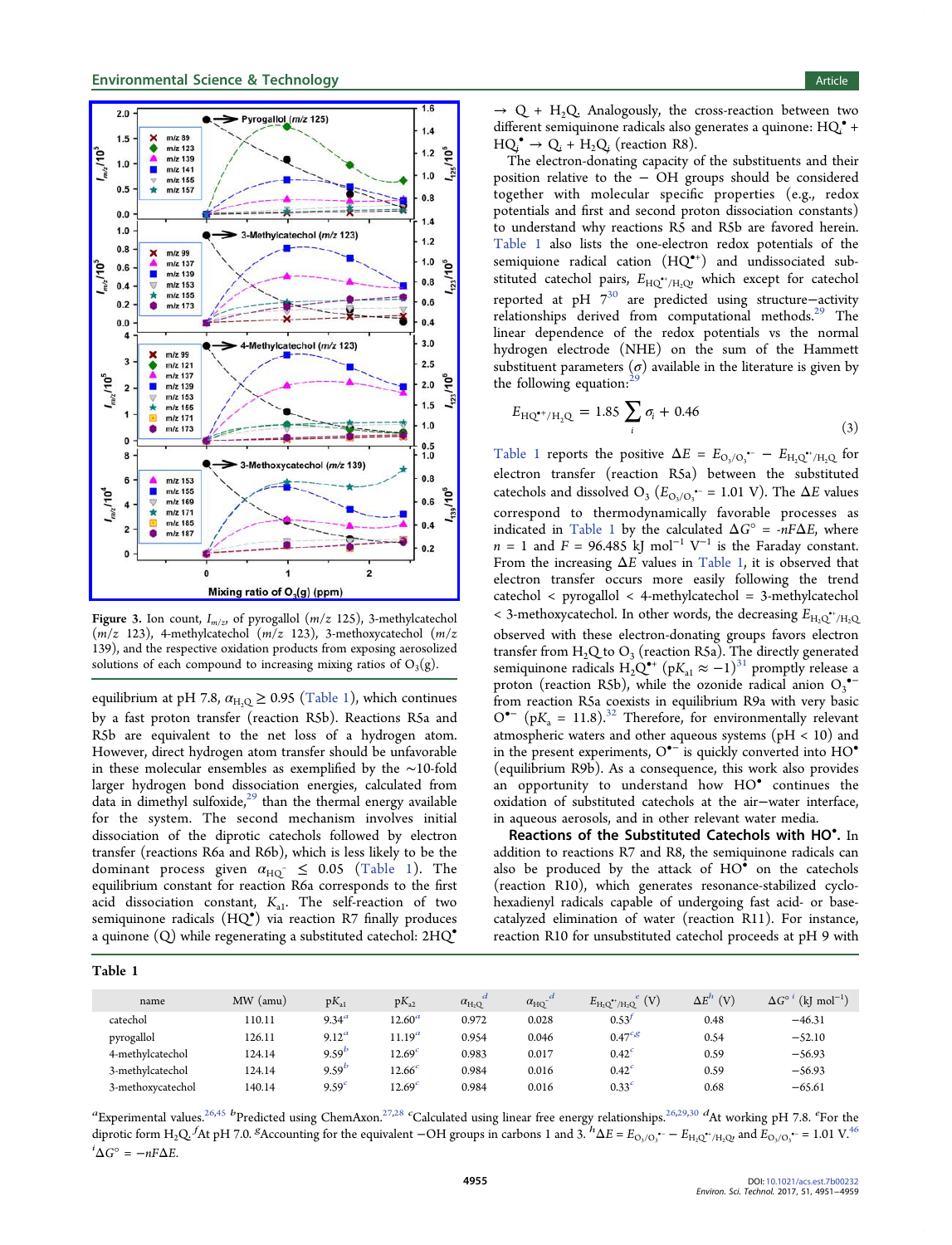a large rate constant  $k_{\text{HO +catechol}} = 1.1 \times 10^{10} \text{ M}^{-1} \text{ s}^{-1.33}$  $k_{\text{HO +catechol}} = 1.1 \times 10^{10} \text{ M}^{-1} \text{ s}^{-1.33}$  $k_{\text{HO +catechol}} = 1.1 \times 10^{10} \text{ M}^{-1} \text{ s}^{-1.33}$  The . rate constants for the aqueous reactions of pyrogallol, 3 methoxycatechol, and 3- and 4-methylcatechols with HO• should be larger than that for catechol due to the presence of electron-donating groups. $34$  For example, the reaction rate constants for 3-methylcatechol and 4-methylcatechol with HO• (available in the gas phase) are 1.9 and 1.5 times larger than for catechol.<sup>[35](#page-10-0)</sup> Comparable oxidation conditions are supported by experiments under a fixed 100  $\mu$ M concentration for each substituted catechol at pH 7.8 reacting with 2.7 ppmv  $O_3(g)$ , which constrain the produced  $[HO^{\bullet}]_{interface} = (1.1 \pm 0.3) \times$  $10^{13}$  radicals cm<sup>-3</sup>. Thus, the attack of HO<sup>•</sup> on the activated rings should also be expected to be  ${\geq}2 \times 10^4$  times larger than for the corresponding reaction with O<sub>3</sub> ( $k_{\text{O}_3+\text{catechol}} = 5.2 \times 10^5$ M<sup>−1</sup> s<sup>−1</sup> at pH 7).<sup>[36](#page-10-0)</sup> Once HO<sup>•</sup> is produced, it can also directly abstract a hydrogen atom from  $H_2Q$  to form  $HQ^{\bullet}$ . Under typical atmospheric conditions, the competitive fate of the cyclohexadienyl radicals is fast  $O_2$  addition<sup>[37](#page-10-0)</sup> forming a peroxy radical that decomposes into a hydroxylated product releasing hydroperoxyl radical  $(HO_2^{\bullet})$  by reaction R12.<sup>[38](#page-10-0)</sup> Thus, reaction R12 represents the formation of pyrogallol  $(m/z 125)$  from catechol, 3-methyl-4-hydroxycatechol, 4-methylpyrogallol, and 4-methyl-5-hydroxycatechol (all  $m/z$  139) from 3- and 4methylcatechols, and 4-methoxypyrogallol and 3-methoxy-4 hydroxycatechol (both with  $m/z$  155) from anisole. It is particularly interesting to compare the relative ion counts for the first hydroxylated products  $(m/z 139)$  of both methylcatechols studied. The fact that  $I_{139}$  for 4-methylcatechol is about 2 times larger than for 3-methylcatechol in experiments with 2.42 ppm O<sub>3</sub> ([Figure 2](#page-5-0)), and that their  $\alpha_{\text{H}_2\text{O}}$ ,  $\alpha_{\text{HO}}$ <sup>-</sup>, and  $E_{\text{H}_2\text{O}^{\bullet+}}/E_{\text{H}_2\text{O}}$  values [\(Table 1](#page-6-0)) are practically identical [\(Table 1\)](#page-6-0) for both species, suggests that the efficiency for electron transfer must not be the cause for this discrepancy. Indeed, the presence of a vicinal  $-CH_3$  causes steric hindrance that could decrease the reactivity of 3-methylcatechol relative to 4 methylcatechol for this electron transfer initiated process.

The quick production of HQ<sup>°</sup> and HO<sup>°</sup> is also reflected in [Figure 3](#page-6-0) showing the profiles of each species for increasing  $[O_3(g)]$ . For example, the top panel of [Figure 3](#page-6-0) shows how pyrogallol ( $m/z$  125) generates a large production of (1) 3- and 4-hydroxy-*o*-quinones  $(m/z \ 123)$  likely from self-reaction R7 and (2) tetrahydroxybenzenes  $(m/z \ 141)$  via the sequence represented by reaction R13. Reaction R7 can also be invoked for the considerable production of 4-methyl-*o*-quinone  $(m/z)$ 121) from 4-methylcatechol in [Figures 3.](#page-6-0) Interestingly, reaction R7 is not observed in the cases of 3-methylcatechol and 3 methoxycatechol, showing the steric hindrance introduced by −CH3 and −OCH3 groups in position 3 (next to the bond with both −OH groups). In addition, reaction R13 also explains the large production of (1) 3-methyl-4,5-dihydroxycatechol and 4 methyl-3,5-dihydroxycatechol (both  $m/z$  155) from 3-methyl-4-hydroxycatechol, 4-methylpyrogallol, and 4-methyl-5-hydroxycatechol and (2) 4-methoxy-5-hydroxypyrogallol and 3 methoxy-4,5-dihydroxycatechol (both  $m/z$  171) from 4methoxypyrogallol and 3-methoxy-4-hydroxycatechol (both  $m/z$  155). Alternatively, another very likely mechanism for incorporation of −OH to the catechols (not displayed in [Scheme 1](#page-3-0)) is the direct reaction with  $O_3$  at positions 3 and 6 that eliminates  $O_2(^1\Delta_g)$  $O_2(^1\Delta_g)$  $O_2(^1\Delta_g)$ .<sup>2,[39,40](#page-10-0)</sup>

In general, the maximum  $I_{m/z}$  values for the products from the first electrophilic addition of HO• to the substituted catechols via reaction R13 dominate the composition of products (see blue squares in [Figure 3\)](#page-6-0). However, pyrogallol is an exception due to its extraordinary ability to form 3- and 4 hydroxy-o-quinones  $(m/z 123)$ . For increasing  $[O_3(g)]$ ,  $I_{m/z}$  of the monohydroxylated products starts to decay, indicating further oxidation occurs. Interestingly,  $I_{171}$  for 3-methoxycatechol (see teal stars in [Figure 3\)](#page-6-0) keeps growing instead of decaying for higher  $[O_3(g)]$ . This anomaly clearly indicates that 2-methoxymuconic acid originating from oxidative cleavage of the aromatic ring contributes further to the peak intensity than the isomeric second hydroxylation product of 3-methoxycatechol. Otherwise, less intense growing patterns are observed from reactions R13 and R14 for  $I_{m/z}$  of the respective second and third hydroxylation products (see teal stars in [Figure 3\)](#page-6-0). Reaction R14 represents a third-generation product with a new  $-OH$  group added to (1) tetrahydroxybenzenes (m/z 141) to form pentrahydroxybenzene  $(m/z 157)$ ,  $(2)$  3-methyl-4,5dihydroxycatechol and 4-methyl-3,5-dihydroxycatechol (both  $m/z$  155) to form 3-methyl-4,5,6-trihydroxycatechol and 4methyl-3,5,6-trihydroxycatechol (both  $m/z$  171), and (3) 4methoxy-5-hydroxypyrigallol and 3-methoxy-4,5-dihydroxycatechol (both  $m/z$  171) to form 4-methoxy-5,6-dihydroxypyrogallol  $(m/z \ 187)$ . The conversion of pentahydroxybenzene into benzenehexol (reaction R15) represents a fourthgeneration aqueous product from catechol (Table S1, [Supporting Information](http://pubs.acs.org/doi/suppl/10.1021/acs.est.7b00232/suppl_file/es7b00232_si_001.pdf)).<sup>2</sup>

The reactions for the production of all the quinones experimentally observed in [Figures 1](#page-4-0) and [2](#page-5-0) can be explained to proceed analogously to self-reaction R7 and/or crossreaction R8. An alternate pathway for their production is the elimination of  $H_2O_2$  after  $O_3$  attack to vacant positions 3 and 4 of the substituted catechols. $2$  These complex reactions likely proceed through a cyclic ozonide intermediate.<sup>[36](#page-10-0)</sup> The structures for the quinones named above for  $m/z$  121, 123, 137, 139, 153, 155, 169, and 171 are provided in Table S2 [\(Supporting Information\)](http://pubs.acs.org/doi/suppl/10.1021/acs.est.7b00232/suppl_file/es7b00232_si_001.pdf) together with the corresponding precursors. [Figure 3](#page-6-0) shows the profiles of these quinones are slightly less intense than the corresponding  $H_2Q$  species 2 amu heavier but generally resemble each other's behavior with increasing  $[O_3(g)]$ .

Oxidative Cleavage of Substituted Catechols. While the substituted catechols react at the air−water interface, generating a distribution of products dominated by the functionalized aromatic rings described in [Scheme 1,](#page-3-0) fragmentation of the bond between  $C_1$  and  $C_2$  by electrophilic O3 generates polyfunctional carboxylic acids. The small ion count for the representative fragmentation products with  $m/z$ 89 and 99 included in [Figure 3](#page-6-0) is expected because these secondary oxidation products cannot accumulate during the short  $\tau_c$  in the setup.<sup>[16](#page-9-0)</sup> The detailed analysis explaining the mechanism of reaction for catechol $2$  should also be applicable to its substituted counterparts. Catechol, pyrogallol, both methylcatechols, and 3-methoxycatechol undergo a series of oxidative fragmentations summarized in [Scheme 2](#page-8-0) to yield muconic acid (m/z 141), 2-hydroxymuconic acid (m/z 157), 2 and 3-methylmuconic acids  $(m/z 155)$ , and 2-methoxymuconic acid  $(m/z 171)$ , respectively.

The produced substituted muconic acids result from an ozonide that is sequentially converted into a Criegee intermediate and a hydroperoxide that also releases  $H_2O_2^2$  $H_2O_2^2$  $H_2O_2^2$ . [Scheme 2](#page-8-0) also shows that further fragmentation by  $O_3$  and in situ generated  $H_2O_2$  produces glyoxylic (*m*/z 73), crotonic (*m*/ z 85), pyruvic  $(m/z 87)$ , 3-oxopropanoic  $(m/z 87)$ , oxalic  $(m/z 87)$ 89), maleinaldehydic  $(m/z 99)$ , 4-hydroxy-2-butenoic  $(m/z)$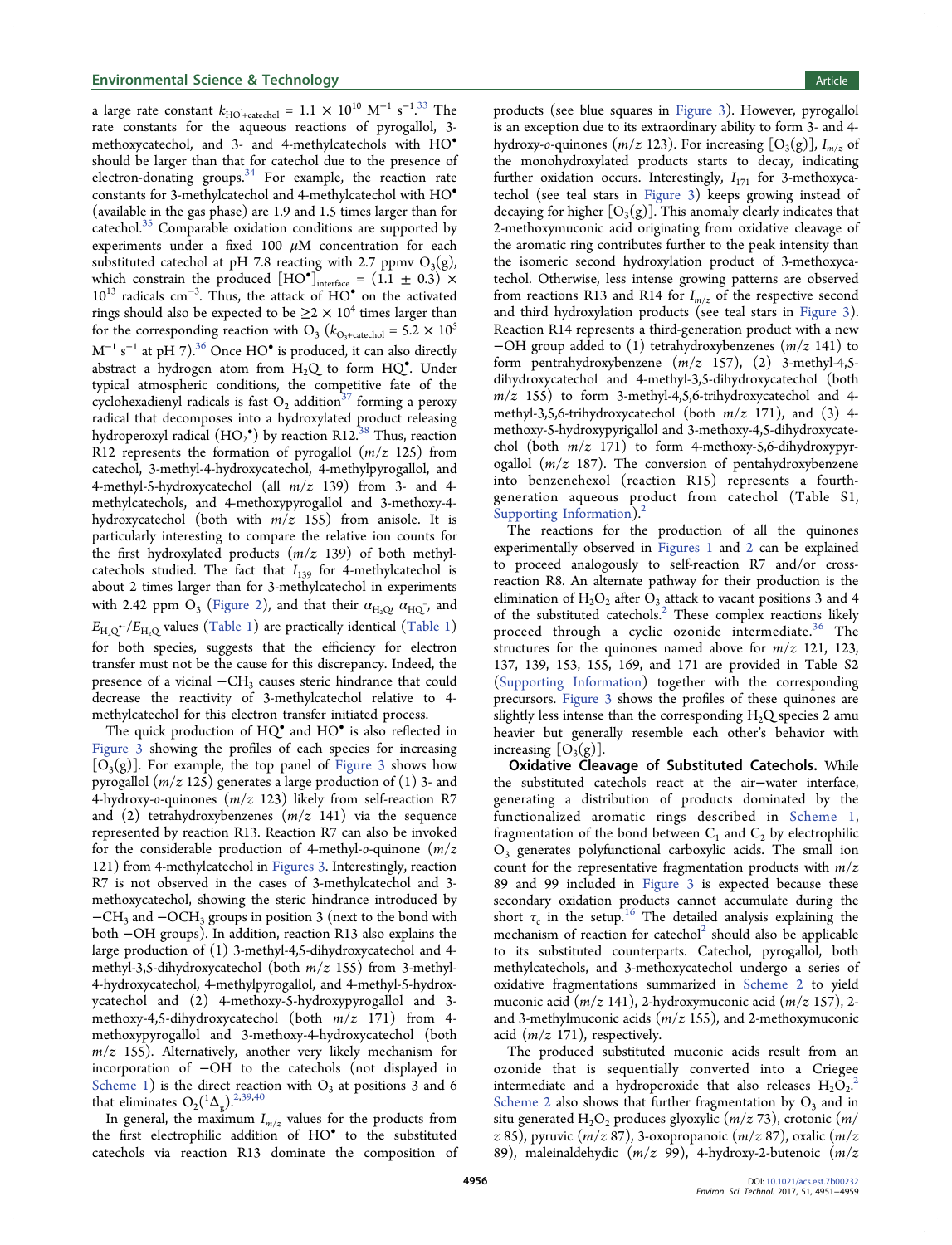<span id="page-8-0"></span>Scheme 2. Products and Observed  $m/z$  Values from Substituted Catechol Oxidation by  $O_3$  and  $H_2O_2$  Following the Mechanisms from Ref  $2<sup>a</sup>$  $2<sup>a</sup>$ 



a Names in bold colored fonts match the precursors and products.

101), 5-oxo-3-pentenoic  $(m/z 113)$ , maleic  $(m/z 115)$ , and glutaconic  $(m/z \t129)$  $(m/z \t129)$  $(m/z \t129)$  acids.<sup>2</sup> While the majority of the compounds (e.g., glyoxylic and oxalic acids) could originate from all the catechols, the color coding in Scheme 2 clearly indicates that pyruvic acid only arises from the oxidation of the methylcatechols. Thus, together with the pathways from isoprene photooxidation,  $22,41$  $22,41$  $22,41$  the oxidative channel for the oxidation of methylated aromatics such as toluene, producing cresols (reactions R1 and R2), is responsible for the production of this important tropospheric compound.

The common oxidative fate of the low molecular weight carboxylic acids is to continue getting oxidized en route to form CO,  $CO<sub>2</sub>$ , oxalic acid, and formic acid. Interestingly, glyoxylic acid was the most abundant product during the oxidation of catechol at the air–water interface, lasting  $\tau_c \approx 1 \mu s^2$  $\tau_c \approx 1 \mu s^2$  Glyoxylic acid can be oxidized to form oxalic acid  $(m/z 89)<sup>2</sup>$  $(m/z 89)<sup>2</sup>$  $(m/z 89)<sup>2</sup>$  but photooxidation in water yields CO, CO<sub>2,</sub> formic acid, glyoxal, and a small amount of tartaric acid. $23$  Both pyruvic and glyoxylic acid also yield these common products by Baeyer− Villiger (BV) oxidation in the presence of in situ generated  $H_2O_2^2$  $H_2O_2^2$  $H_2O_2^2$  In addition, a comparison of the reactivity of both methylcatechols shows that the  $-CH_3$  group in position 3 creates a more electron rich vicinal carbon−carbon bond with

 $-OH$  groups and enhances fragmentation by electrophilic  $O_3$ . The previous fact can be visualized in [Figure 2](#page-5-0) as well as by the brown times signs for  $m/z$  99 in the center panel of [Figure 3.](#page-6-0) Consequently, a slight increase in the number of low molecular weight carboxylic acids is observed for 3-methylcatechol relative to 4-methylcatechol. Finally, it is possible to consider the attack of HO• on the substituted catechols followed by the addition of  $O<sub>2</sub>$  to form an endoperoxide that will add a second  $O<sub>2</sub>$ . The peroxide formed can decompose, contributing quinones and mainly low molecular weight carbonyls and carboxylic acids. For example, the production of glyoxal, glyoxylic acid, oxalic acid, methylglyoxal, and pyruvic acid from both methylcatechols can proceed through this channel.

Implications. This laboratory study contributes to characterizing the evolution of combustion and biomass burning emissions, an important subject to understand how the surface of carbonaceous materials is affected during interfacial oxidations that can potentially alter the morphology of particles that play a role in the direct radiative effect. $42$  The most important process governing the initial oxidation of aromatic species in the atmosphere is controlled by the presence of HO<sup>•</sup>. . The results from ultrafast experiments analyzed by mass spectrometry reveal the identity of low-volatility reaction products. Quinone (Table S2, [Supporting Information\)](http://pubs.acs.org/doi/suppl/10.1021/acs.est.7b00232/suppl_file/es7b00232_si_001.pdf) and polyphenol reactive intermediates coexist at the air−water interface, where low molecular weight carboxylic acids found in brown clouds are produced. The quick oxidation of all substituted catechols proceeds by competing functionalization and fragmentation reactions. Although for acidic hygroscopic particles containing sulfate a lower amount of hydroxyl radical should be generated in situ by the electron transfer mechanism presented, the reactions of phenols with this radical will proceed as reported here regardless of the source of HO<sup>.</sup> . Thus, the studied phenols, available on the surface of tropospheric particles, should react with impinging HO• produced in the gas phase through the same pathways presented.

The proposed pathways agree with observations previously made for catechol at the air−water and air−solid interfaces under variable relative humidity, $2,3$  $2,3$  $2,3$  which generate more hydrophilic products that partition into the aqueous phase. In addition, photochemical oxidation should also contribute to the degradation of aromatics in the aqueous phase.<sup>[43](#page-10-0)</sup> However, the substituted catechols display an enhancement in their reactivity due to the ring-activating functional groups. Similarly, the functionalized rings with more −OH groups are also highly activated toward fragmentation and should be relevant intermediates in the degradation of aromatics emitted during combustion and biomass burning. In addition, this information can also be applied to support the similar chemical processing of particulate matter with a diameter of  $\langle 1 \mu m (PM_1)$  from the greater London area in winter 2012.<sup>[44](#page-10-0)</sup> This  $PM_1$  contains nonvolatile organics associated with refractory black carbon that could originate from either combustion or biomass burning emissions. Finally, this work also explains typical degradation pathways for aromatic pollutants derived from benzene, toluene, and anisole in water media and at the air−water interface.

#### ■ ASSOCIATED CONTENT

#### **S** Supporting Information

The Supporting Information is available free of charge on the [ACS Publications website](http://pubs.acs.org) at DOI: [10.1021/acs.est.7b00232](http://pubs.acs.org/doi/abs/10.1021/acs.est.7b00232).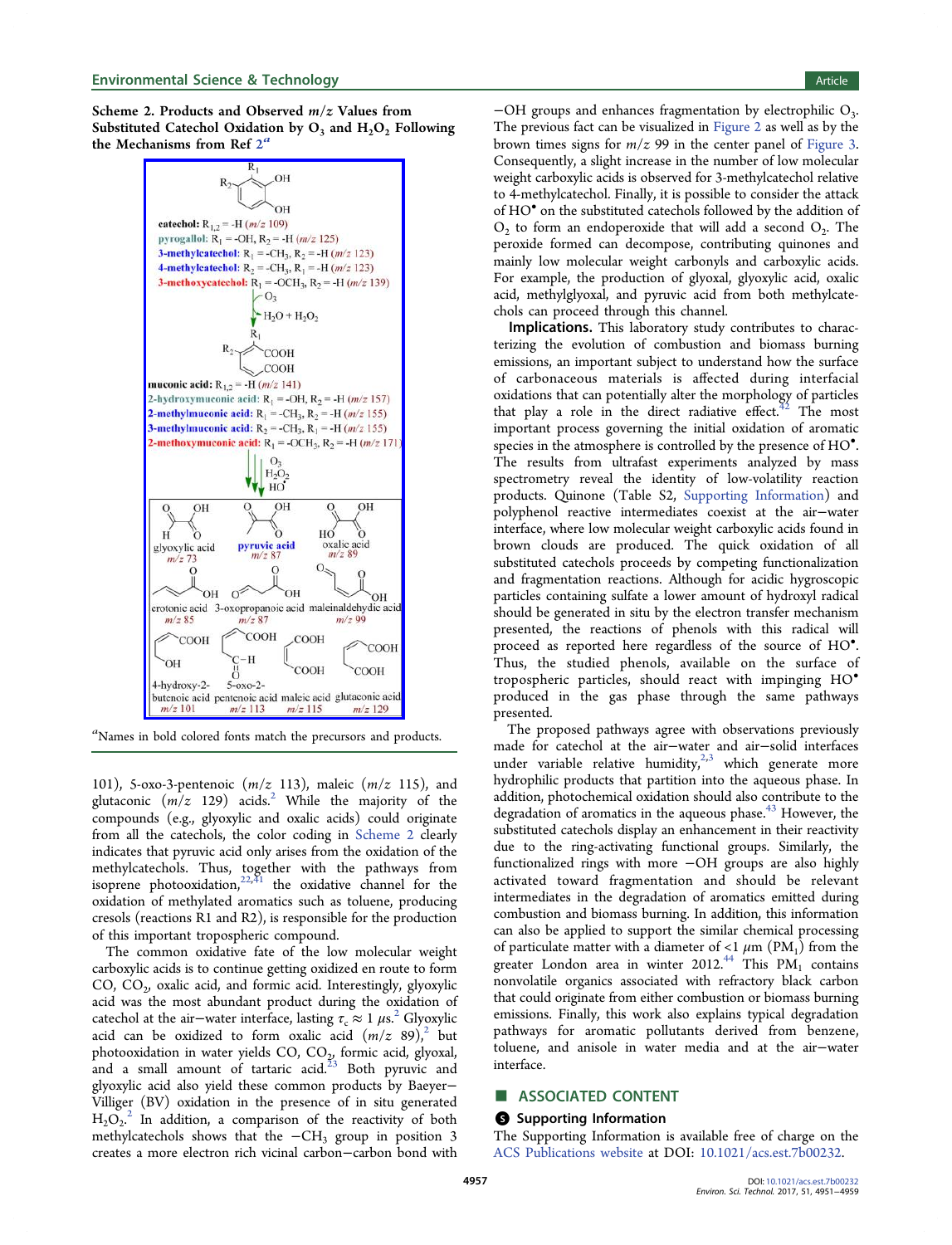<span id="page-9-0"></span>Additional environmental justification and tables giving the parent species and produced hydroxy aromatics expected from [Scheme 1](#page-3-0) and names, structures, observed  $m/z$  values, and precursors of the produced quinones [\(PDF](http://pubs.acs.org/doi/suppl/10.1021/acs.est.7b00232/suppl_file/es7b00232_si_001.pdf))

#### ■ AUTHOR INFORMATION

#### Corresponding Author

\*Phone: 859-323-2892; fax: 859-323-9985; e-mail: [marcelo.](mailto:marcelo.guzman@uky.edu) [guzman@uky.edu.](mailto:marcelo.guzman@uky.edu)

#### ORCID<sup>®</sup>

Marcelo I. Guzman: [0000-0002-6730-7766](http://orcid.org/0000-0002-6730-7766)

#### Notes

The authors declare no competing financial interest.

#### ■ ACKNOWLEDGMENTS

We thank the National Science Foundation for funding under NSF CAREER Award CHE-1255290.

#### **ENDERGERGERENCES**

(1) Boucher, O.; Randall, D.; Artaxo, P.; Bretherton, C.; Feingold, G.; Forster, P.; Kerminen, V.-M.; Kondo, Y.; Liao, H.; Lohmann, U.; Rasch, P.; Satheesh, S. K.; Sherwood, S.; Stevens, B.; X.Y. Zhang, X. Y. Clouds and Aerosols. In Climate Change 2013: The Physical Science Basis. Contribution of Working Group I to the Fifth Assessment Report of the Intergovernmental Panel on Climate Change; Stocker, T. F., Qin, D., Plattner, G.-K., Tignor, M., Allen, S. K., Boschung, J., Nauels, A., Xia, Y., Bex, V., Midgley, P. M., Eds.; Cambridge University Press: Cambridge, U.K., New York, 2013.

(2) Pillar, E. A.; Camm, R. C.; Guzman, M. I. Catechol oxidation by ozone and hydroxyl radicals at the air−water interface. [Environ. Sci.](http://pubs.acs.org/action/showLinks?system=10.1021%2Fes504094x&coi=1%3ACAS%3A528%3ADC%252BC2cXhvFynt77K&citationId=p_n_2_1) [Technol](http://pubs.acs.org/action/showLinks?system=10.1021%2Fes504094x&coi=1%3ACAS%3A528%3ADC%252BC2cXhvFynt77K&citationId=p_n_2_1). 2014, 48 (24), 14352−14360.

(3) Pillar, E. A.; Zhou, R.; Guzman, M. I. Heterogeneous oxidation of catechol. [J. Phys. Chem. A](http://pubs.acs.org/action/showLinks?system=10.1021%2Facs.jpca.5b07914&coi=1%3ACAS%3A528%3ADC%252BC2MXhsFGrt7rF&citationId=p_n_3_1) 2015, 119 (41), 10349−10359.

(4) O'Neill, E. M.; Kawam, A. Z.; Van Ry, D. A.; Hinrichs, R. Z. Ozonolysis of surface-adsorbed methoxyphenols: kinetics of aromatic ring cleavage vs. alkene side-chain oxidation. [Atmos. Chem. Phys.](http://pubs.acs.org/action/showLinks?crossref=10.5194%2Facp-14-47-2014&coi=1%3ACAS%3A528%3ADC%252BC2cXhvFOhs78%253D&citationId=p_n_4_1) 2014, 14 (1), 47−60.

(5) Barnum, T. J.; Medeiros, N.; Hinrichs, R. Z. Condensed-phase versus gas-phase ozonolysis of catechol: A combined experimental and theoretical study. [Atmos. Environ.](http://pubs.acs.org/action/showLinks?crossref=10.1016%2Fj.atmosenv.2012.02.019&coi=1%3ACAS%3A528%3ADC%252BC38Xot1eisLw%253D&citationId=p_n_5_1) 2012, 55, 98−106.

(6) Woodill, L. A.; O'Neill, E. M.; Hinrichs, R. Z. Impacts of Surface Adsorbed Catechol on Tropospheric Aerosol Surrogates: Heterogeneous Ozonolysis and Its Effects on Water Uptake. [J. Phys. Chem. A](http://pubs.acs.org/action/showLinks?system=10.1021%2Fjp400748r&coi=1%3ACAS%3A528%3ADC%252BC3sXpsFGmt74%253D&citationId=p_n_8_1) 2013, 117 (27), 5620−5631.

(7) Henze, D. K.; Seinfeld, J. H.; Ng, N. L.; Kroll, J. H.; Fu, T. M.; Jacob, D. J.; Heald, C. L. Global modeling of secondary organic aerosol formation from aromatic hydrocarbons: high- vs. low-yield pathways. [Atmos. Chem. Phys](http://pubs.acs.org/action/showLinks?crossref=10.5194%2Facp-8-2405-2008&coi=1%3ACAS%3A528%3ADC%252BD1cXotlKktrs%253D&citationId=p_n_9_1). 2008, 8 (9), 2405−2420.

(8) Atkinson, R.; Arey, J. Atmospheric degradation of volatile organic compounds. [Chem. Rev](http://pubs.acs.org/action/showLinks?system=10.1021%2Fcr0206420&coi=1%3ACAS%3A528%3ADC%252BD3sXosVChtrs%253D&citationId=p_n_10_1). 2003, 103 (12), 4605−4638.

(9) Calvert, J. G.; Atkinson, R.; Becker, K. H.; Kamens, R. M.; Seinfeld, J. H.; Wallington, T. J.; Yarwood, G. The Mechanisms of Atmospheric Oxidation of the Aromatic Hydrocarbons; Oxford University Press: New York, 2002; p 566.

(10) Atkinson, R.; Aschmann, S. M. Rate constants for the gas-phase reactions of the OH radical with the cresols and dimethylphenols at 296 ± 2K. *[Int. J. Chem. Kinet](http://pubs.acs.org/action/showLinks?crossref=10.1002%2Fkin.550220105&coi=1%3ACAS%3A528%3ADyaK3cXhvFOgtL8%253D&citationId=p_n_12_1).* 1990, 22 (1), 59–67.

(11) Veres, P.; Roberts, J. M.; Burling, I. R.; Warneke, C.; de Gouw, J.; Yokelson, R. J. Measurements of Gas-phase Inorganic and Organic Acids from Biomass Fires by Negative-ion Proton-transfer Chemicalionization Mass Spectrometry. *[J. Geophys. Res](http://pubs.acs.org/action/showLinks?crossref=10.1029%2F2010JD014033&coi=1%3ACAS%3A528%3ADC%252BC3MXhsF2ht7k%253D&citationId=p_n_13_1).* 2010, 115, D23302.

(12) Desyaterik, Y.; Sun, Y.; Shen, X.; Lee, T.; Wang, X.; Wang, T.; Collett, J. L. Speciation of "brown" carbon in cloud water impacted by agricultural biomass burning in eastern China. [J. Geophys. Res.-Atmos.](http://pubs.acs.org/action/showLinks?crossref=10.1002%2Fjgrd.50561&coi=1%3ACAS%3A528%3ADC%252BC3sXhtFGmsrfO&citationId=p_n_14_1) 2013, 118 (13), 7389−7399.

(13) Latif, M. T.; Brimblecombe, P. Surfactants in Atmospheric Aerosols. [Environ. Sci. Technol.](http://pubs.acs.org/action/showLinks?system=10.1021%2Fes049109n&coi=1%3ACAS%3A528%3ADC%252BD2cXpslentLw%253D&citationId=p_n_15_1) 2004, 38 (24), 6501−6506.

(14) Dharaiya, N.; Bahadur, P. Phenol induced growth in Triton X-100 micelles: Effect of pH and phenols' hydrophobicity. [Colloids Surf.,](http://pubs.acs.org/action/showLinks?crossref=10.1016%2Fj.colsurfa.2012.06.021&coi=1%3ACAS%3A528%3ADC%252BC38XhtFSrsLvM&citationId=p_n_16_1) [A](http://pubs.acs.org/action/showLinks?crossref=10.1016%2Fj.colsurfa.2012.06.021&coi=1%3ACAS%3A528%3ADC%252BC38XhtFSrsLvM&citationId=p_n_16_1) 2012, 410 (0), 81−90.

(15) Guzman, M. I.; Athalye, R. R.; Rodriguez, J. M. Concentration Effects and Ion Properties Controlling the Fractionation of Halides during Aerosol Formation. *[J. Phys. Chem. A](http://pubs.acs.org/action/showLinks?system=10.1021%2Fjp3011316&coi=1%3ACAS%3A528%3ADC%252BC38XntVOks74%253D&citationId=p_n_17_1)* 2012, 116 (22), 5428− 5435.

(16) Pillar, E. A.; Guzman, M. I.; Rodriguez, J. M. Conversion of Iodide to Hypoiodous Acid and Iodine in Aqueous Microdroplets Exposed to Ozone. [Environ. Sci. Technol.](http://pubs.acs.org/action/showLinks?system=10.1021%2Fes401700h&coi=1%3ACAS%3A528%3ADC%252BC3sXhtlClsbjO&citationId=p_n_18_1) 2013, 47 (19), 10971−10979.

(17) Kawamura, K.; Tachibana, E.; Okuzawa, K.; Aggarwal, S. G.; Kanaya, Y.; Wang, Z. F. High abundances of water-soluble dicarboxylic acids, ketocarboxylic acids and  $\alpha$ -dicarbonyls in the mountaintop aerosols over the North China Plain during wheat burning season. [Atmos. Chem. Phys](http://pubs.acs.org/action/showLinks?crossref=10.5194%2Facp-13-8285-2013&coi=1%3ACAS%3A528%3ADC%252BC3sXhsleqtbrE&citationId=p_n_19_1). 2013, 13 (16), 8285−8302.

(18) Andreae, M. O.; Merlet, P. Emission of trace gases and aerosols from biomass burning. [Global Biogeoch. Cy](http://pubs.acs.org/action/showLinks?crossref=10.1029%2F2000GB001382&coi=1%3ACAS%3A528%3ADC%252BD38XjtV2iuw%253D%253D&citationId=p_n_20_1). 2001, 15 (4), 955−966.

(19) Alves, C. A.; Goncalves, C.; Pio, C. A.; Mirante, F.; Caseiro, A.; ̧ Tarelho, L.; Freitas, M. C.; Viegas, D. X. Smoke emissions from biomass burning in a Mediterranean shrubland. [Atmos. Environ.](http://pubs.acs.org/action/showLinks?crossref=10.1016%2Fj.atmosenv.2010.05.010&coi=1%3ACAS%3A528%3ADC%252BC3cXotlSluro%253D&citationId=p_n_21_1) 2010, 44 (25), 3024−3033.

(20) Parmar, R. S.; Satsangi, G. S.; Kumari, M.; Lakhani, A.; Srivastava, S. S.; Prakash, S. Study of size distribution of atmospheric aerosol at Agra. [Atmos. Environ.](http://pubs.acs.org/action/showLinks?crossref=10.1016%2FS1352-2310%2800%2900317-4&coi=1%3ACAS%3A528%3ADC%252BD3cXosFensbs%253D&citationId=p_n_22_1) 2001, 35 (4), 693−702.

(21) Paulot, F.; Jacob, D. J. Hidden cost of U.S. agricultural exports: Particulate matter from ammonia emissions. [Environ. Sci. Technol.](http://pubs.acs.org/action/showLinks?system=10.1021%2Fes4034793&coi=1%3ACAS%3A528%3ADC%252BC3sXhvFymsb%252FO&citationId=p_n_23_1) 2014, 48 (2), 903−908.

(22) Carlton, A. G.; Turpin, B. J.; Lim, H.-J.; Altieri, K. E.; Seitzinger, S. Link between isoprene and secondary organic aerosol (SOA): Pyruvic acid oxidation yields low volatility organic acids in clouds. [Geophys. Res. Lett.](http://pubs.acs.org/action/showLinks?crossref=10.1029%2F2005GL025374&coi=1%3ACAS%3A528%3ADC%252BD28XltVWku74%253D&citationId=p_n_24_1) 2006, 33 (6), 06822.

(23) Eugene, A. J.; Xia, S.-S.; Guzman, M. I. Aqueous photochemistry of glyoxylic acid. [J. Phys. Chem. A](http://pubs.acs.org/action/showLinks?system=10.1021%2Facs.jpca.6b00225&coi=1%3ACAS%3A528%3ADC%252BC28XotFKkurY%253D&citationId=p_n_25_1) 2016, 120 (21), 3817−3826.

(24) Sander, S. P.; Abbatt, J.; Barker, J. R.; Burkholder, J. B.; Friedl, R. R.; Golden, D. M.; Huie, R. E.; Kolb, C. E.; Kurylo, M. J.; Moortgat, G. K.; Orkin, V. L.; Wine, P. H. Chemical Kinetics and Photochemical Data for Use in Atmospheric Studies: Evaluation Number 17; Jet Propulsion Laboratory, California Institute of Technology: Pasadena, CA, 2011; <http://jpldataeval.jpl.nasa.gov>.

(25) Charbouillot, T.; Brigante, M.; Mailhot, G.; Maddigapu, P. R.; Minero, C.; Vione, D. Performance and selectivity of the terephthalic acid probe for OH as a function of temperature, pH and composition of atmospherically relevant aqueous media. [J. Photochem. Photobiol., A](http://pubs.acs.org/action/showLinks?crossref=10.1016%2Fj.jphotochem.2011.05.003&coi=1%3ACAS%3A528%3ADC%252BC3MXhtVSqsbfL&citationId=p_n_27_1) 2011, 222 (1), 70−76.

(26) Perrin, D. D.; Dempsey, B.; Serjeant, E. P. [pKa Prediction for](http://pubs.acs.org/action/showLinks?crossref=10.1007%2F978-94-009-5883-8&citationId=p_n_28_1) [Organic Acids and Bases](http://pubs.acs.org/action/showLinks?crossref=10.1007%2F978-94-009-5883-8&citationId=p_n_28_1); Chapman and Hall: London, 1981.

(27) Wishart, D. S.; Jewison, T.; Guo, A. C.; Wilson, M.; Knox, C.; Liu, Y.; Djoumbou, Y.; Mandal, R.; Aziat, F.; Dong, E.; Bouatra, S.; Sinelnikov, I.; Arndt, D.; Xia, J.; Liu, P.; Yallou, F.; Bjorndahl, T.; Perez-Pineiro, R.; Eisner, R.; Allen, F.; Neveu, V.; Greiner, R.; Scalbert, A. HMDB 3.0-The Human Metabolome Database in 2013. Nucleic Acids Res. 2013, 41, D801−D807.

(28) Wishart, D. S.; Knox, C.; Guo, A. C.; Shrivastava, S.; Hassanali, M.; Stothard, P.; Chang, Z.; Woolsey, J. DrugBank: a comprehensive resource for in silico drug discovery and exploration. [Nucleic Acids Res.](http://pubs.acs.org/action/showLinks?pmid=16381955&crossref=10.1093%2Fnar%2Fgkj067&coi=1%3ACAS%3A528%3ADC%252BD28XisFOrsw%253D%253D&citationId=p_n_30_1) 2006, 34, D668−D672.

(29) Zhu, X.-Q.; Wang, C.-H.; Liang, H. Scales of oxidation potentials, pKa, and BDE of various hydroquinones and catechols in DMSO. [J. Org. Chem.](http://pubs.acs.org/action/showLinks?system=10.1021%2Fjo101455m&coi=1%3ACAS%3A528%3ADC%252BC3cXht1ajt73O&citationId=p_n_31_1) 2010, 75 (21), 7240−7257.

(30) Steenken, S.; Neta, P. Electron transfer rates and equilibriums between substituted phenoxide ions and phenoxyl radicals. [J. Phys.](http://pubs.acs.org/action/showLinks?system=10.1021%2Fj100472a005&coi=1%3ACAS%3A528%3ADyaE1MXhvVKjs7c%253D&citationId=p_n_32_1) [Chem.](http://pubs.acs.org/action/showLinks?system=10.1021%2Fj100472a005&coi=1%3ACAS%3A528%3ADyaE1MXhvVKjs7c%253D&citationId=p_n_32_1) 1979, 83 (9), 1134-1137.

(31) Steenken, S.; Neta, P. Properties of Phenoxyl Radicals. In [The](http://pubs.acs.org/action/showLinks?crossref=10.1002%2F0470857277.ch16&citationId=p_n_33_1) [Chemistry of Phenols](http://pubs.acs.org/action/showLinks?crossref=10.1002%2F0470857277.ch16&citationId=p_n_33_1); Rappoport, Z., Ed.; John Wiley & Sons: New York, 2003; p 1000.